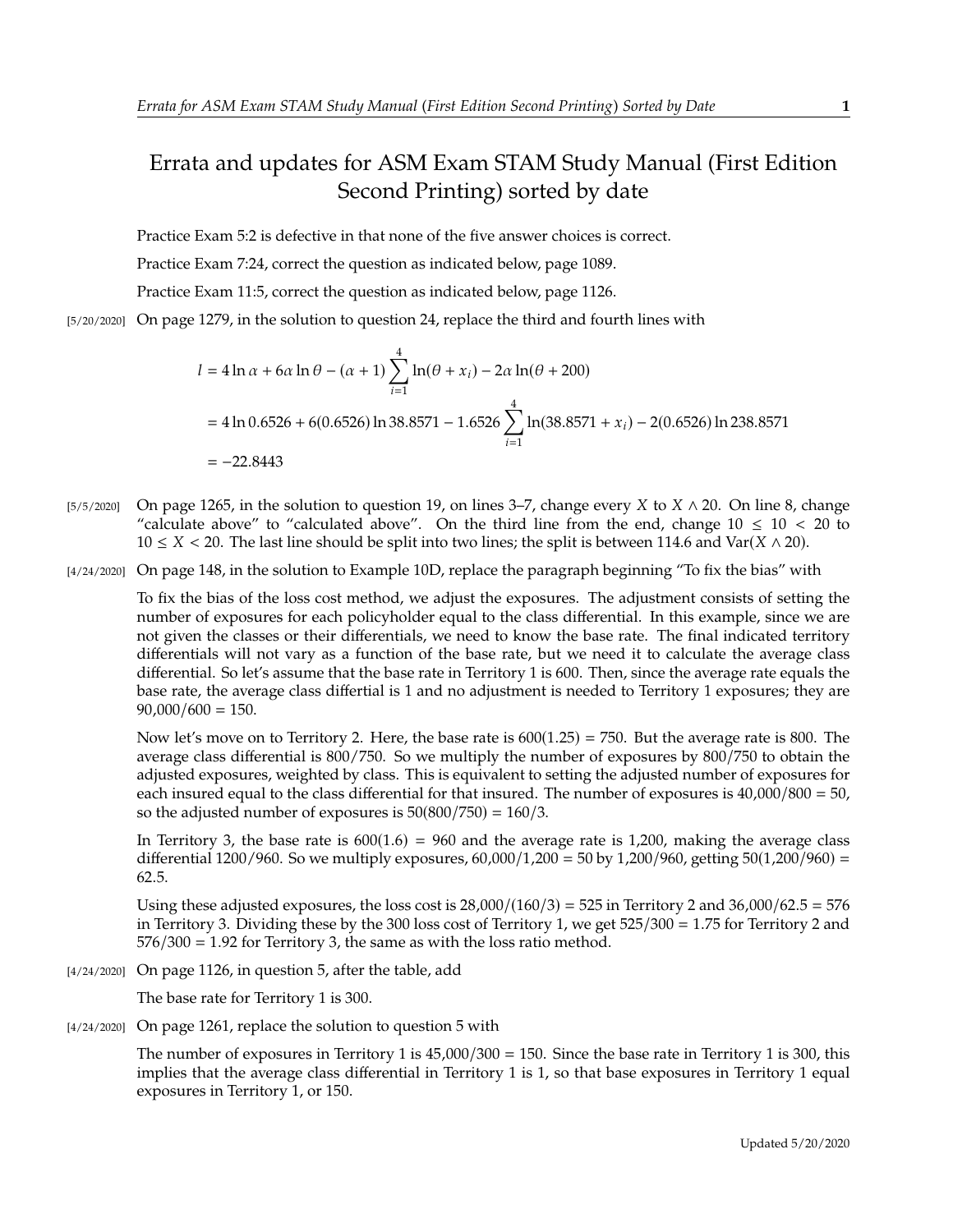In Territory 2, the base rate is  $300(1.2) = 360$  and the average rate is 400. So each exposure is given a weight of  $400/360 = 10/9$ . There are  $40,000/400 = 100$  exposures, so there are  $100(10/9) = 111\frac{1}{9}$ base exposures. **(B)**

- [4/21/2020] On page 1125, in question 2, on the last line of the table under "Deductible 1000", change the periods to commas: 1.727 should be 1,727 and 3.558.799 should be 3,558,799.
- [4/3/2020] On page 1249, in the solution to question 3, on the second line, change "greater" to "less".
- [4/2/2020] On page 1113, in question 31, delete statement (i).
- [3/31/2020] On page 1244, in the solution to question 23, on the fourth line, delete the 2 in  $2(1 \alpha)$ . The factor 2 was already multiplied by 0.1 and 0.2 in the expression, which has 0.2 and 0.4. Two lines after this line, delete the parenthesized statement "(in the following expression, 2 was canceled)".
- [3/7/2020] On page 138, in exercise 9.4, in the second table, change "Calendar Year" to "Accident Year" and change CY1, CY2, CY3, CY4 to AY1, AY2, AY3, AY4. On the last line, change "Calculated" to "Calculate".



 $[1/7/2020]$  On page 799, replace the graph in Figure 44.1 with

[10/13/2019] On page 1183, in the solution to question 28, three lines from the end, replace 104.43575 with 14.43575.

- [10/6/2019] On page 1273, in the solution to question 8, 3 lines above the table at the end, change "50(0.8) + 19 =  $\mid$  43  $\mid$ " to "30(0.8) + 19 = **43** |".
- [9/14/2019] On page 1267, in the solution to question 26, on the first line, change  $\frac{2}{\beta^2}$  to  $\frac{2}{\beta^3}$ .
- [9/4/2019] On page 1256, in the solution to question 23, on the first displayed line, division signs (/) are missing from two exponents. The line should read

$$
L(\mu) = \left(\frac{e^{-(1+2+4+7)/\mu}}{\mu^4}\right) \left(e^{-20/\mu}\right) \left(\frac{\mu^4}{(\mu+1)^5}\right) = \frac{e^{-34/\mu}}{(\mu+1)^5}
$$

[7/24/2019] On page 96, on the last line, change "insurane" to "insurance".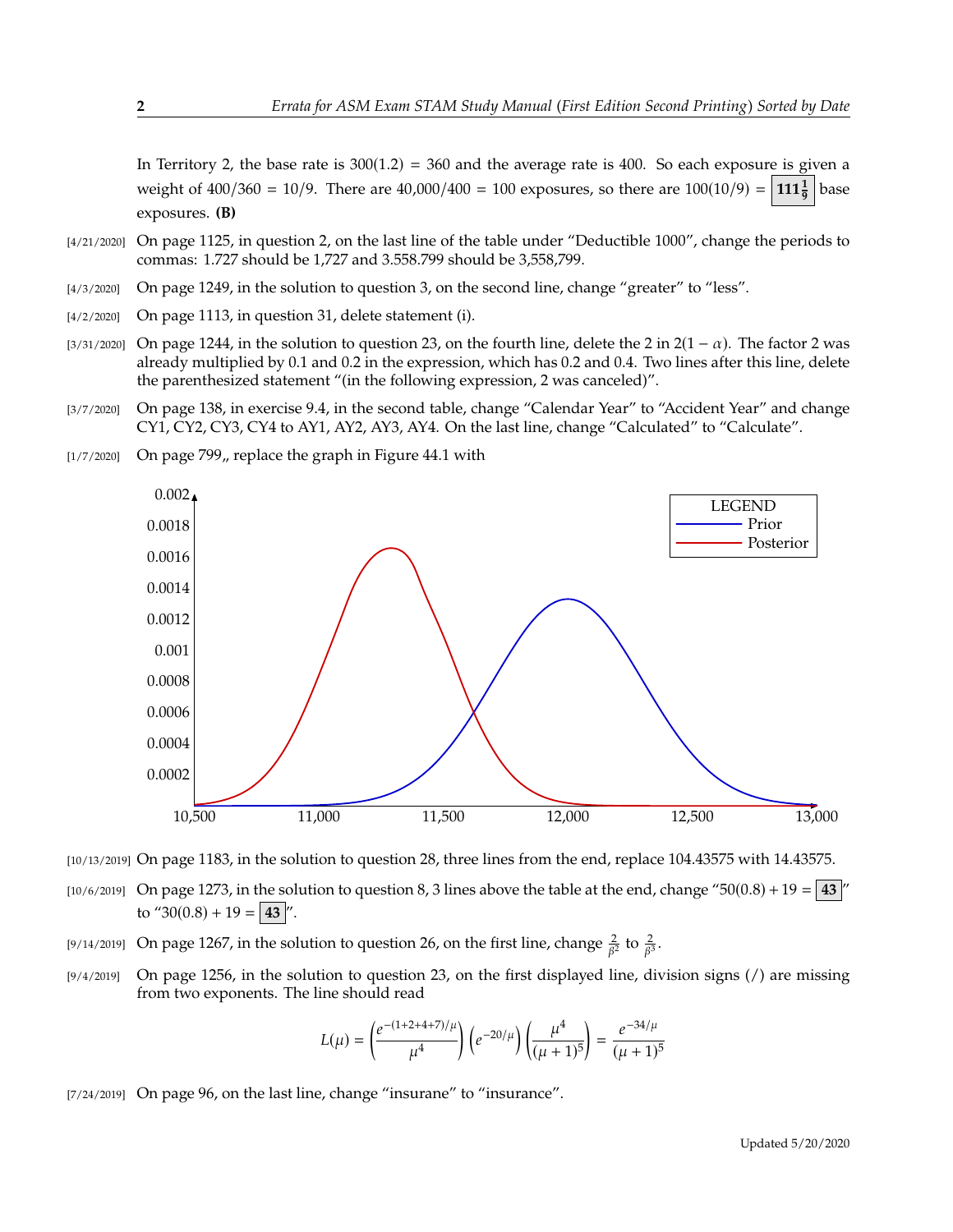[6/7/2019] On page 1061, in question 32, add the following sentence to (i):

The deductible is subtracted from the payment after coinsurance is applied.

[6/7/2019] On page 1191, in the solution to question 2, change the last line to

$$
0.9\left(\frac{21,000(0.1953125)}{0.7}\right) = \boxed{5,273.438}
$$

None of the answer choices is correct.

[5/9/2019] On page 482, in the solution to exercise 29.28, on the fourth line, the last right parenthesis in the denominator should be before the exponent  $\alpha + 1$ :

$$
\frac{\alpha^3(1000^{3\alpha})}{\left((1200)(1700)(4000)\right)^{\alpha+1}}
$$

- [3/17/2019] On page 1278, in the solution to question 21, on the second line of the page, change  $r = 1$  to  $r = 3$ . On the second to last line of the solution, change  $1 - 2P_X(0)$  to  $3 - 2P_X(0)$ .
- $[2/21/2019]$  On page 130, in the solution to exercise 8.9, in the table, the Development Years should be 1, 2, 3, and 4 instead of 2, 3, 4, and 5.
- [2/13/2019] On page 296, right after formula (19.3), replace the next 4 lines with

These formulas are provided in the distribution tables you get at the exam at the beginning of Section B.2. Formula (19.2) is the more important one, in that it may save a little work in a question like the following.

- [2/13/2019] On page 976, in the solution to exercise 53.3, on the third displayed line, replace  $v_Z$  with  $v_X$  = .
- [2/13/2019] On page 1089, in question 24(i), change 6% to 6.5%.
- [2/10/2019] On page 221, in the solution to exercise 13.27, on the third line, change  $\alpha 1$  to  $\alpha 1 = 1$ .
- [1/30/2019] On page 616, 3 lines below Theorem 1, delete the word "squared" after "mean".
- [1/22/2019] On page 1255, in the solution to question 22, on the lsat line of the page, change 2000<sup>2</sup> to 2000<sup>4</sup>.
- [1/20/2019] On page 458, change the sentence on lines 5–6 beginning with "Expect" to Expect lots of exam questions on maximum likelihood estimation.
- [ $1/20/2019$ ] On page 465, in exercise 29.1, in answer choice C, change theta to  $\theta$ .
- [1/20/2019] On page 485, on the second line of item 3 in the enumerated list, change  $|sigma^2$  to  $\sigma^2$ .
- [1/13/2019] On page 828, in exercise 47.24, on the line below the table, change "than" to "that".
- [1/10/2019] On page 757, replace the paragraph before Example 42B with the following paragraph:

Special care is needed when the region on which the model distribution has support (in other words, nonzero density) has bounds that depend on a prior parameter. For example, if the model distribution is uniform on [a,  $\theta$ ] and there is a claim for 5, you immediately know that  $\theta$  must be at least 5. A similar statement holds for a single parameter Pareto model with prior parameter  $\theta$ , as the next example illustrates.

- [1/3/2019] On page 1162, in the solution to question 12, in the table, change the entry for AY1 development year 3 from 100.0% to 10.0%.
- [1/2/2019] On page 1232, in the solution to question 25, change the last term in the formula from  $\frac{\sum (\theta/x_i)^{\tau}}{\ln(\theta/x_i)}$  $\frac{\Delta(\mathcal{O}/n_i)}{\ln(\theta/x_i)}$  to  $\sum (\theta/x_i)^{\tau} \ln(\theta/x_i).$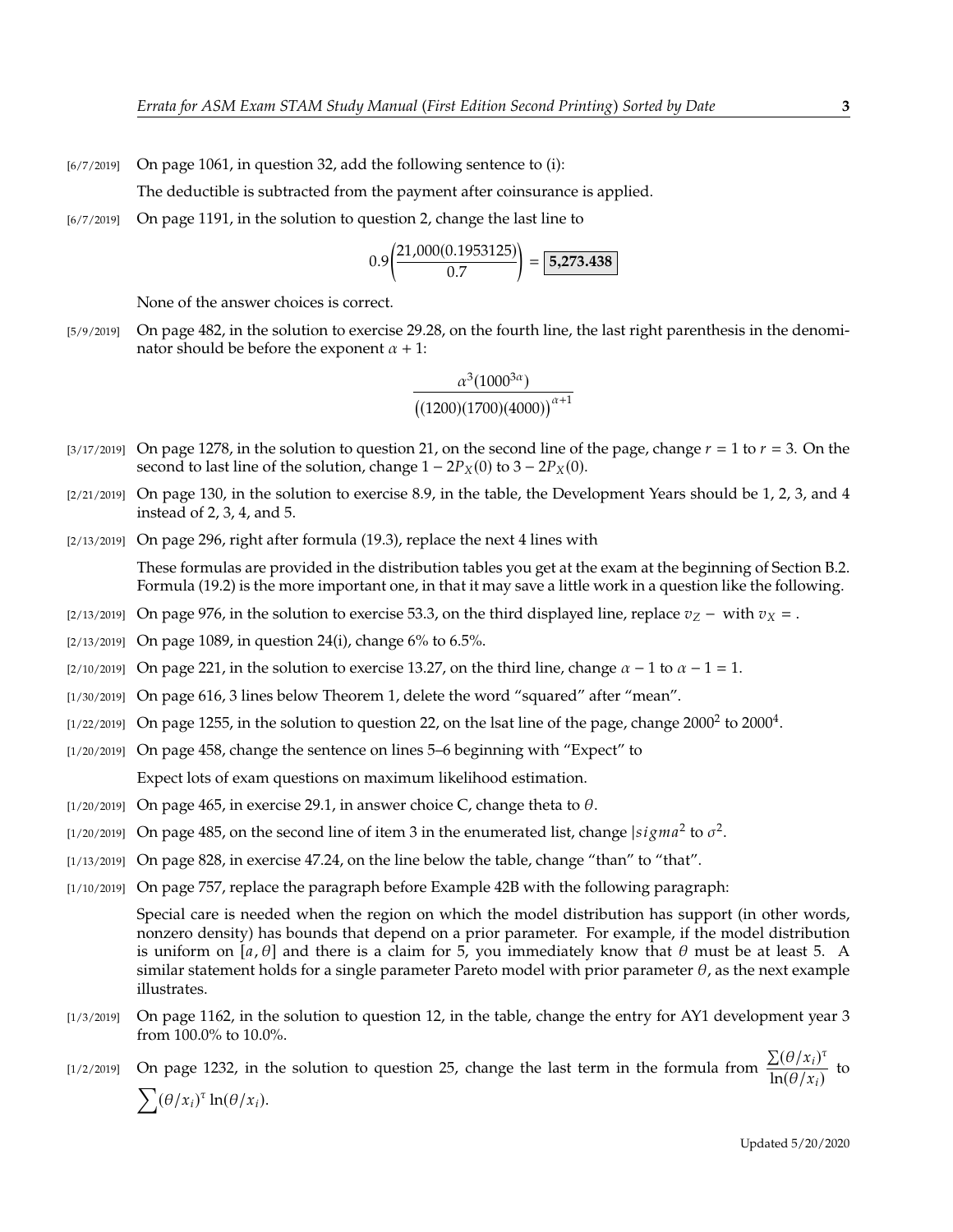- [12/25/2018] On page 1179, in the solution to question 32, on the third line from the end, change "greater than or equal to 2" to "less than 2".
- [12/24/2018] On page 130, in the solution to exercise 8.7, on the line below the table, change AY3 to AY4.
- [12/23/2018] On page 118, in Table 8.3, change 12.1609 (for AY3) to 12.0426.
- [12/19/2018] On page 260, in the solution to exercise 16.6, on the ninth line, change equation (16.1) to equation (16.2).
- [12/16/2018] On page 424, in exercise 26.25, change answer choice B to 18.8.
- $[12/10/2018]$  On page 343, in the solution to exercise 21.16, on the last line, put primes on the  $\beta s$ ;

 $r\beta'(1+\beta')$ 

- [12/10/2018] On page 340, in Example 22D(iv), add "given  $\theta$ " after "independent" and before the period.
- [12/1/2018] On page 240, in exercise 15.6, on the second line, change "primary reinsurer's" to "primary insurer's".
- [11/24/2018] On page 224, the first full paragraph is confusing. It says that each ILF calculation should only use data from policies at that limit or higher, yet Example 14B violates this. It instead should say that each LAS calculation should only use data from policies at that limit or higher. Replace the paragraph with the following paragraph:

In the previous example the sizes of all losses were known, but in practice the company would not know the sizes of losses above the limit. Therefore, you should compute the *limited average severity* (LAS) for the basic policy limit and the policy limit of interest. The limited average severity for a limit is the sum of limited losses, the minimums of loss sizes and policy limit, divided by the number of losses. For each LAS calculation, you should use data only from policies with the policy limit of interest or a higher policy limit; for policies with lower limits, you do not know the limited loss for policies at the policy limit. Since there will be different numbers of policies used in the calculation of limited losses, the number of losses used to calculate each LAS will not be the same.

- [11/24/2018] On page 232, change the answer key for exercise 14.5 to **(E)**.
- [11/18/2018] On page 159, in the solution to exercise 10.14, on the second line, in the denominator, remove the parenthesis after 5000 and add a parenthesis after 1.5). The line should read

$$
\frac{2,000,000 + 500,000}{500(5000(1) + (1000)(1.5))} = 0.769231
$$

- [11/3/2018] On page 656, on the last line, change "Exam C" to "Exam STAM".
- [10/30/2018] On page 120, on the line above the third table, change "We are using Table 8.3" to "We are using the table at the top of page 116".
- [10/23/2018] On page 102, three lines below formula (7.1), change  $f$  to  $f_{ult}$ .
- [10/23/2018] On page 693, in the solution to exercise 38.14, on the last line, insert "=" between k and  $\frac{1.96}{\sqrt{683}}$ 683
- [10/23/2018] On page 882, in the solution to exercise 48.24, on the ninth line, change  $v_2$  to  $v_B$ .
- [10/19/2018] On pages 186–187, the solution to Example 12K is incorrect. Replace it with the following:
	- The payment per payment random variable  $Y^P$  has density  $f_{Y^P}(x) = f_{Y^L}(x)/(1 F(500))$ , where  $Y^L$ is the payment per loss random variable, for  $x > 500$ . Therefore,  $\mathbf{E}[Y^P] = \mathbf{E}[Y^L]((1 - F(500))$  and  $\mathbf{E}[(Y^P)^2] = \mathbf{E}[(Y^L)^2]/(1 - F(500))^2$ . We'll calculate variance as second moment minus first moment squared.

.